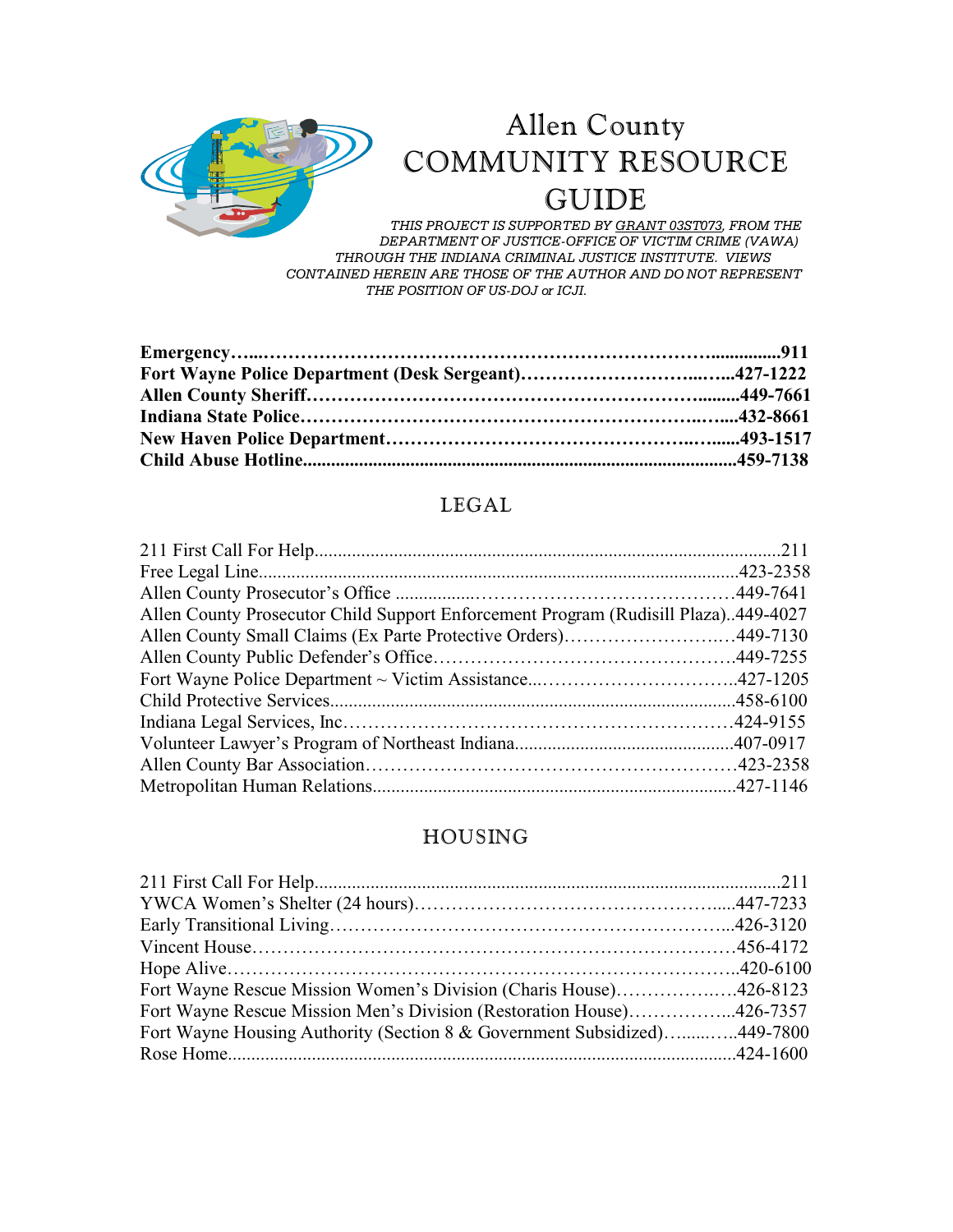### FOOD & CLOTHING

| Department of Family & Children (Foodstamps, TANF, Hoosier Healthwise)458-6100 |  |
|--------------------------------------------------------------------------------|--|
|                                                                                |  |
|                                                                                |  |
|                                                                                |  |
|                                                                                |  |
|                                                                                |  |
|                                                                                |  |
|                                                                                |  |
|                                                                                |  |
|                                                                                |  |
|                                                                                |  |
|                                                                                |  |
|                                                                                |  |
|                                                                                |  |

# SOCIAL SERVICES

| 211 |
|-----|
|     |
|     |
|     |
|     |
|     |
|     |
|     |
|     |
|     |
|     |
|     |
|     |
|     |
|     |
|     |
|     |
|     |
|     |

# CHILDREN'S SERVICES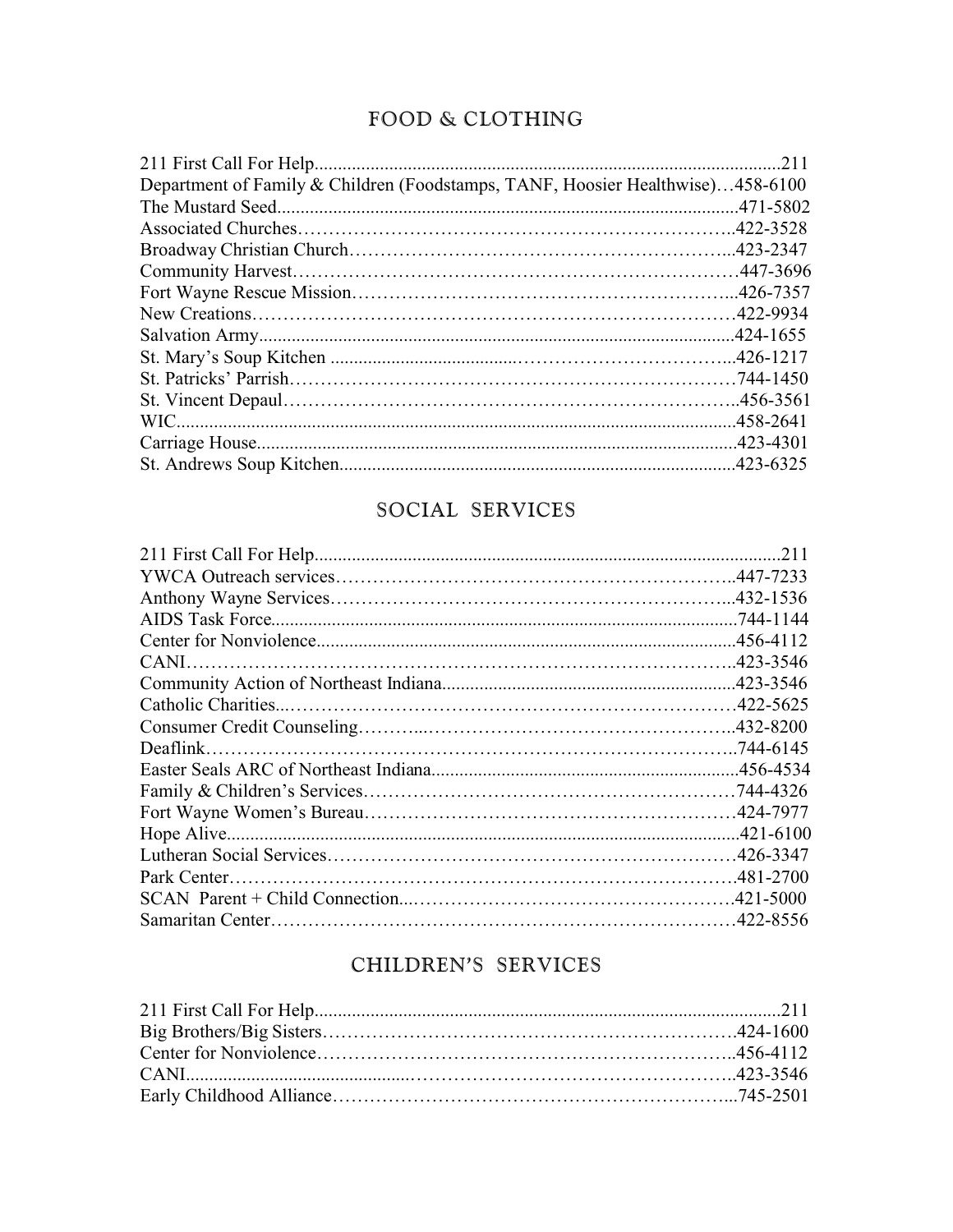Children's Services Cont...

## MEDICAL

| Allen County Board of Health (Immunizations Clinic)449-7561           |  |
|-----------------------------------------------------------------------|--|
|                                                                       |  |
| Department of Family & Children (Medicaid/Hoosier Healthwise)458-6100 |  |
|                                                                       |  |
|                                                                       |  |
|                                                                       |  |
|                                                                       |  |
|                                                                       |  |
|                                                                       |  |

# EDUCATION & EMPLOYMENT

# TOWNSHIP TRUSTEE OFFICES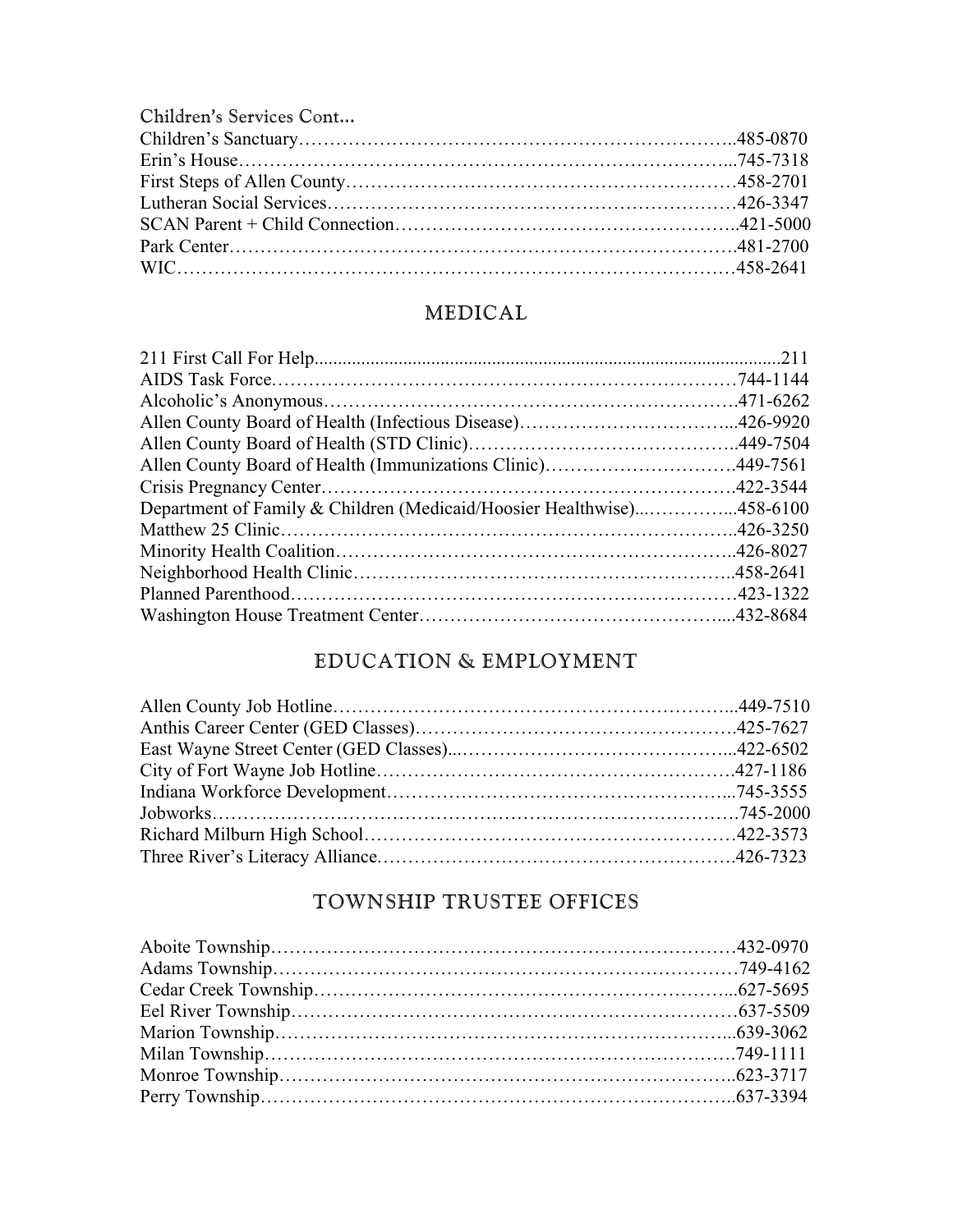#### Helpful Websites:

www.acpao.org

www.in.gov/judiciary/selfservice/

www.in.gov/attorneygeneral/legal/victim/address\_confidentiality.html

#### COURTESY OF THE ALLEN COUNTY PROSECUTING ATTORNEY'S OFFICE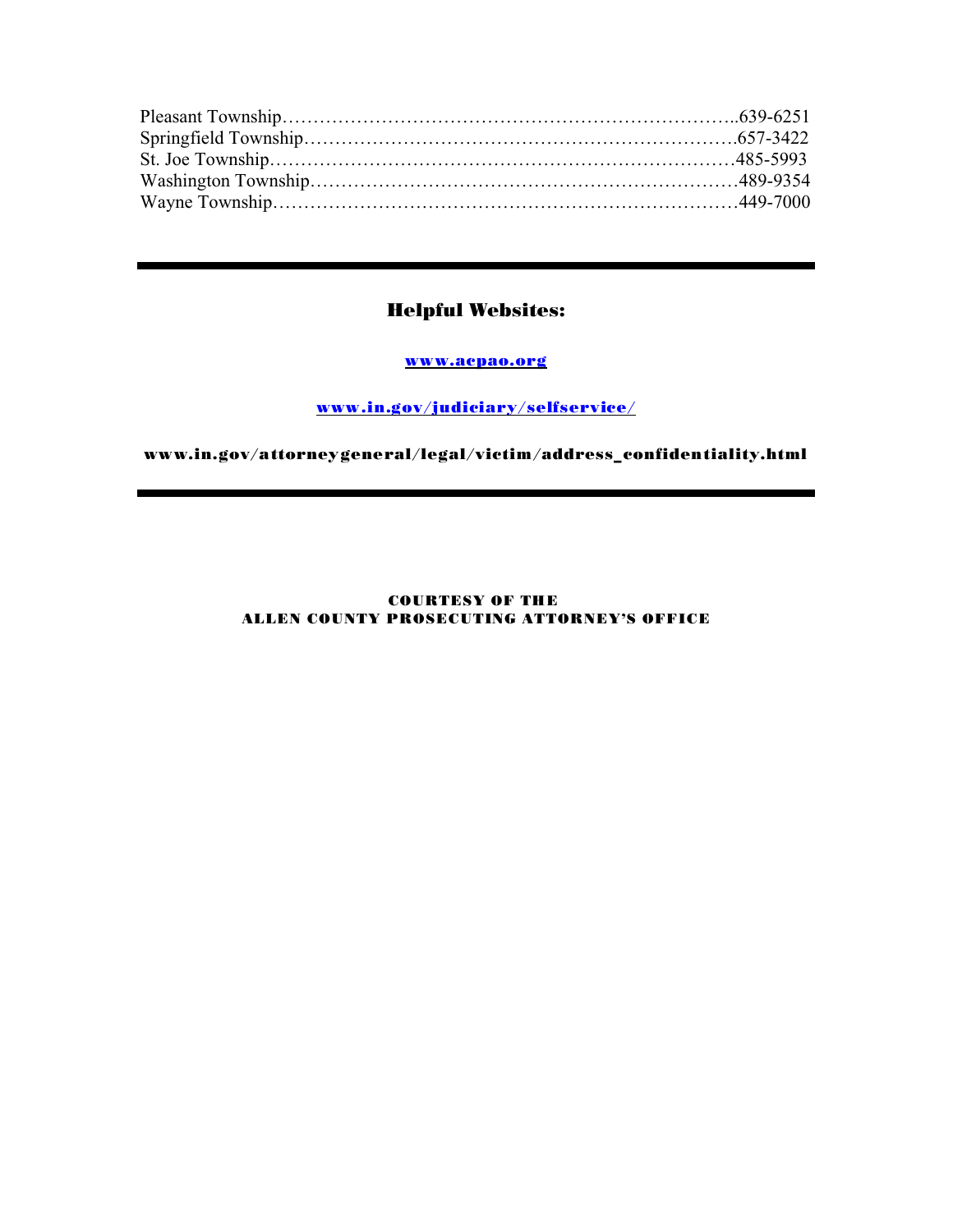# **Bi-linqual Services:**

American Red Cross (services to help integration of non-English speaking)

云

- Catholic Charities (immigration services)  $\tilde{\mathbf{S}}$
- Fr Wayne Women's Bureau (bi-lingual services  $&$  companions to accompany victims to medical & legal appointments)
- " Minority Health Coalition (specialized medical translation services for Hispanic community
- " Three Rivers Literacy Alliance (tutoring and writing skills for English as a second language adults)
- **E** United Hispanic-Americans

# **Special Health Needs:**

- AIDS Task Force (people living with AIDS/HIV
- **E** Cancer Services of Allen County
- League for Blind and Disabled
- " Neighborhood Health Clinic (includes dental)
- AWS (people with disabilities)

# **Substance Abuse:**

- Ft Wayne Rescue Mission Ministries
- Genesis House (women only)
- Hope House (women only)
- Washington House Treatment Center

### **Children's Services:**

- Family & Children's Services
- Park Center/Daybreak Children's Shelter
- SCAN/Stop Child Abuse & Neglect)  $\blacksquare$
- Big Brothers-Big Sisters of NE Indiana  $\blacksquare$
- MLK Montessori School
- **Blaising Community Center**  $\blacksquare$
- Boy Scouts of Anthony Wayne Council
- Girl Scouts of Limberlost Council Ħ
- Erin's House of Grieving Children П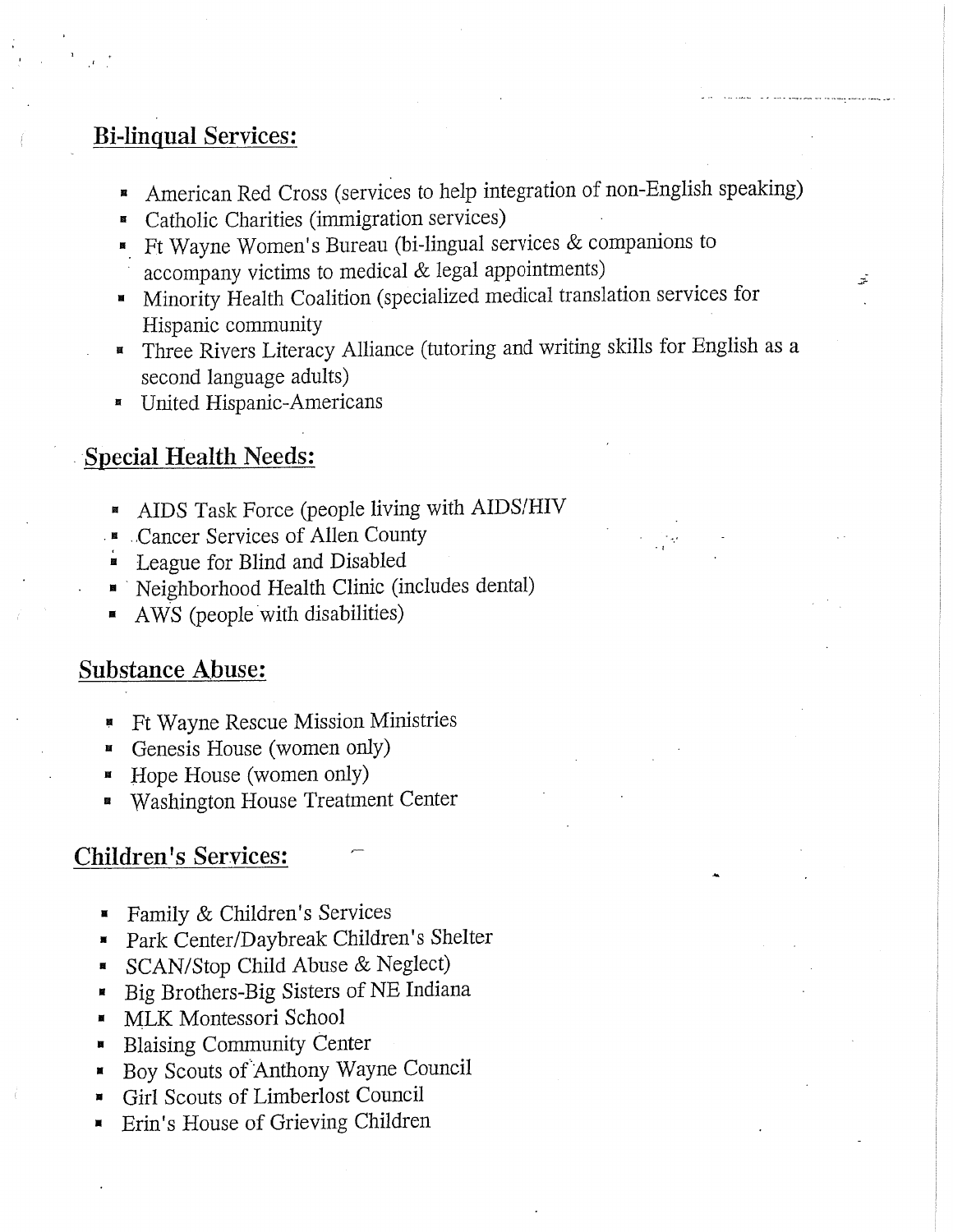#### **Counseling Services:**

- AIDS Task Force
- Allen County Council on Aging (senior citizens) 圓
- Cancer Services of Allen County ×
- Catholic Charities  $\blacksquare$
- Center for Non-Violence  $\blacksquare$
- Erin's House for Grieving Children (death of a relative or friend)

Ż.

- Family & Children's Services 厦
- Fort Wayne Jewish Federation
- Fort Wayne Women's Bureau
- Genesis House (chemical dependency wom en only)
- Hope House (substance abuse  $-$  wom en only)
- Legal Services of Maumee Valley legal 圖
- **Lutheran Social Services**
- Mental Health Association of Allen County Ħ
- Park Center M
- SCAN (child abuse) Д
- Vincent House
- Visiting Nurse Service & Hospice (health related and/or death)
- Washington House (substance abuse)
- YMCA (juvenile intervention)
- **YWCA**

#### **Child Care/After School Programs:**

- **Blaising Community Center**  $\blacksquare$
- Catholic Charities  $\blacksquare$
- **Early Childhood Alliance** ĝ.
- Ft Wayne Rescue Mission Ministries (for Charis House residents, only) Ħ
- Ft Wayne Urban League Ħ
- Gingerbread House Ħ
- Lutheran Social Services N
- MLK Montessori School  $\blacksquare$
- Turnstone (pre-school children with learning/physical disabilities)
- **YMCA**
- **YWCA**
- Vincent House